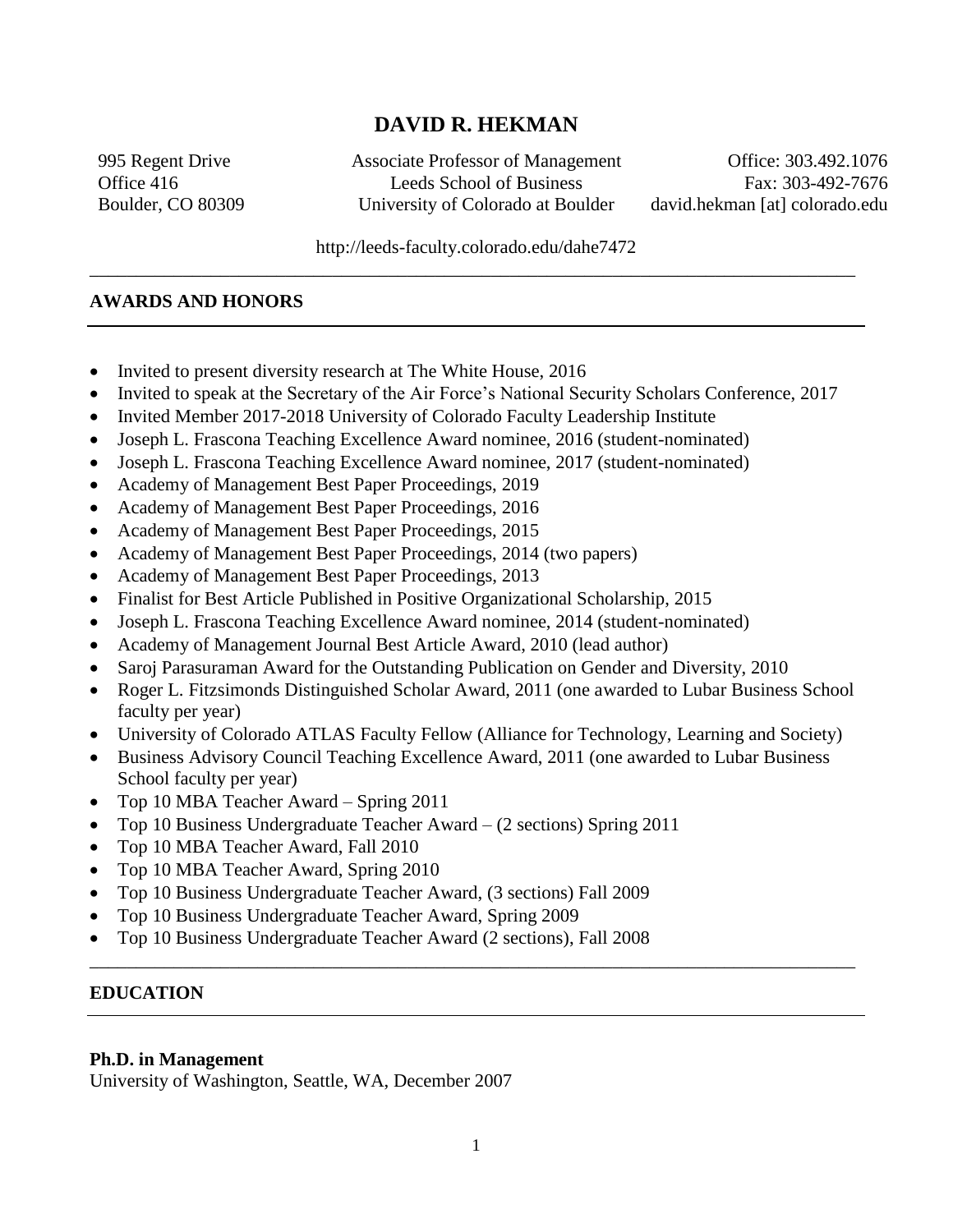## **Bachelor of Business Administration**  Grand Valley State University, Allendale, MI Major: Finance, May 2000

## **ACADEMIC POSITIONS**

**Associate Professor of Management and Entrepreneurship with Tenure**, University of Colorado at Boulder, Leeds School of Business, 2015 to present

\_\_\_\_\_\_\_\_\_\_\_\_\_\_\_\_\_\_\_\_\_\_\_\_\_\_\_\_\_\_\_\_\_\_\_\_\_\_\_\_\_\_\_\_\_\_\_\_\_\_\_\_\_\_\_\_\_\_\_\_\_\_\_\_\_\_\_\_\_\_\_\_\_\_\_\_\_\_\_\_\_\_

**Assistant Professor of Management and Entrepreneurship**, University of Colorado at Boulder, Leeds School of Business, 2012 to 2015

**Assistant Professor of Management**, University of Wisconsin-Milwaukee, Lubar School of Business, 2008 to 2012

**Post-Doctoral Research Faculty**, University of Washington, Department of Health Services, 2008

**Research Assistant**, University of Washington, Foster School of Business, 2002-2007

# **JOURNAL PUBLICATIONS**

Dinger, J., Conger, M., Hekman, D.R., Bustamante, C. 2019. Somebody That I Used to Know: The Immediate and Long-Term Effects of Social Identity in Post-disaster Business Communities. *Journal of Business Ethics*. Published online February 26, 2019. doi: https://doi.org/10.1007/s10551-019- 04131-w

\_\_\_\_\_\_\_\_\_\_\_\_\_\_\_\_\_\_\_\_\_\_\_\_\_\_\_\_\_\_\_\_\_\_\_\_\_\_\_\_\_\_\_\_\_\_\_\_\_\_\_\_\_\_\_\_\_\_\_\_\_\_\_\_\_\_\_\_\_\_\_\_\_\_\_\_\_\_\_\_\_\_

Van Wagoner, P., Embry, E., Barnes, L.Y., Rivin, J.M., Rick Reed, R. Hekman, D.R., Volpone, S.D., & Johnson, S.K. 2019. Leveraging Diversity to Enhance Inclusion Efforts for Team Processes and Outcomes. *Academy of Management Proceedings.* Boston, August 2019. doi: 10.5465/AMBPP.2019.15302abstract

Hekman, D.R., Johnson, S.K. Foo, M.D. & Yang, W. 2017. Does diversity-valuing behavior result in diminished performance ratings for nonwhite and female leaders? *Academy of Management Journal*. 60: 771-797.

Also summarized and included in the Women and Public Policy Program's Gender Action Portal (GAP – gap.hks.harvard.edu)

Highlighted in the following media outlets:

- *CNN*, March 24, 2016
- *The Atlantic*, April 4, 2016
- *Huffington Post,* March, 29, 2016
- *Fivethirtyeight.com*, March 25, 2016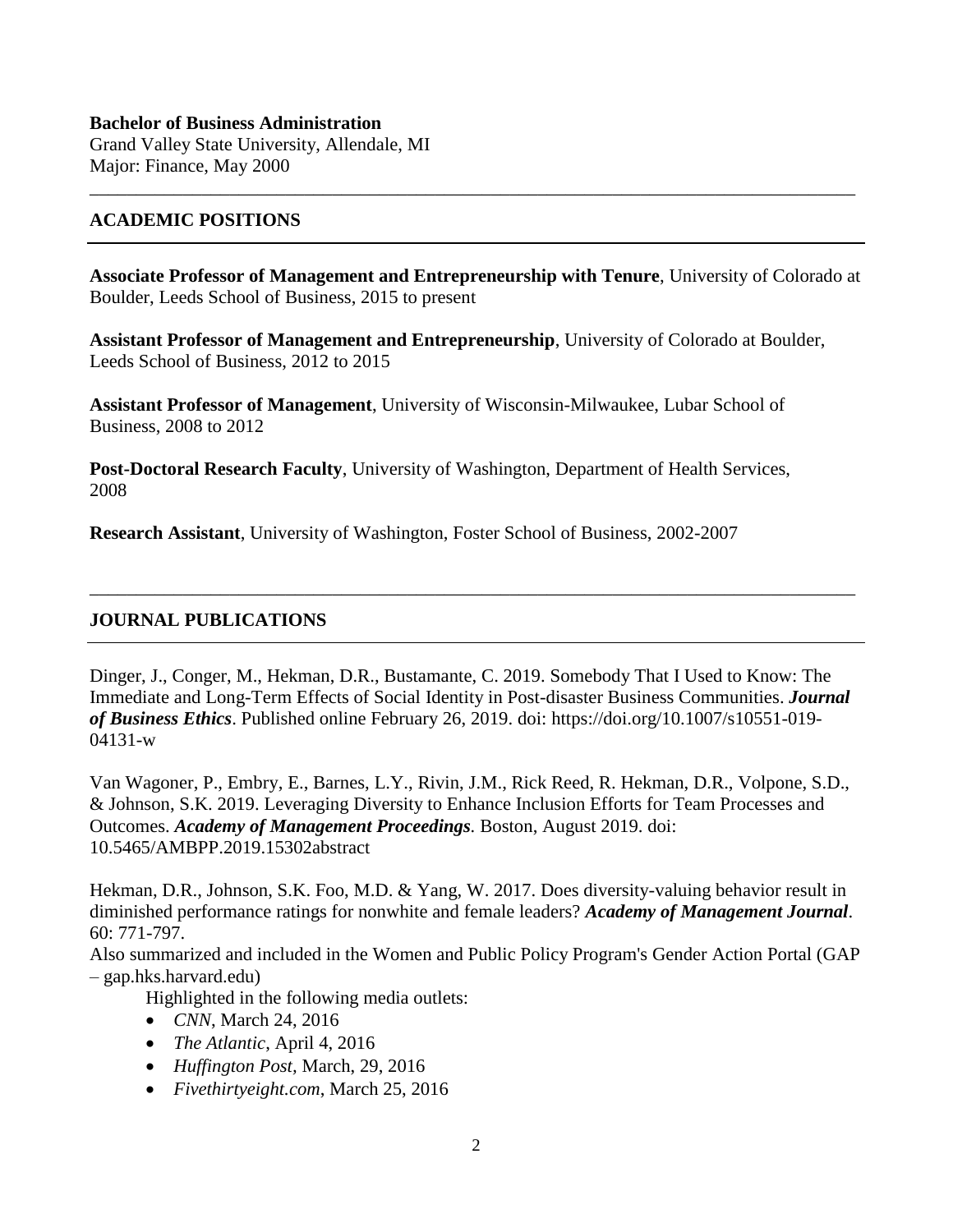Hekman, D.R., Johnson, S.K., Cropanzano, R., Kirk, J., Chan, E., Lamb, M. 2016. How Executive Pay Leads to Racial and Gender Bias, Aggression and Worse Executive Performance. *Academy of Management Proceedings.* Anaheim, August 2019.

York, J., Vedula, S., Conger, M., Hekman, D.R. (2016) Green to Gone: How Institutional Logics Impact the Survival of Social Entrepreneurs. *Frontiers of Entrepreneurship Research*: Vol. 36 : Iss. 15, Article 4.

Johnson, S.K., Hekman, D.R., & Chan, E.T. 2016. If There's Only One Woman in Your Candidate Pool, There's Statistically No Chance She'll Be Hired. *Harvard Business Review*. April 26, 2016. [https://hbr.org/2016/04/if-theres-only-one-woman-in-your-candidate-pool-theres-statistically-no](https://hbr.org/2016/04/if-theres-only-one-woman-in-your-candidate-pool-theres-statistically-no-chance-shell-be-hired)[chance-shell-be-hired](https://hbr.org/2016/04/if-theres-only-one-woman-in-your-candidate-pool-theres-statistically-no-chance-shell-be-hired)

Johnson, S.K. & Hekman, D.R. 2016. Women and Minorities Are Penalized for Promoting Diversity. *Harvard Business Review*. March 23, 2016. [https://hbr.org/2016/03/women-and-minorities-are](https://hbr.org/2016/03/women-and-minorities-are-penalized-for-promoting-diversity)[penalized-for-promoting-diversity](https://hbr.org/2016/03/women-and-minorities-are-penalized-for-promoting-diversity)

Hekman, D.R., van Knippenberg, D. & Pratt, M.G. 2016. Channeling Identification: How Perceived Regulatory Focus Moderates the Influence of Organizational and Professional Identification on Professional Employees' Diagnosis and Treatment Behaviors. *Human Relations,* 69: 753–780.

Owens, B. & Hekman, D.R. 2015. How Does Leader Humility Influence Team Performance? Exploring the Mechanisms of Contagion and Collective Promotion Focus. *Academy of Management Journal*. 59: 1088-1111.

 SIOP award for being one of the top 10 articles published in 2016 (out of 955 management articles published in the fifteen most prestigious management journals in 2016 and this was the only one of the 10 selected that was published in AMJ [http://www.siop.org/tip/april17/gap.aspx\)](http://www.siop.org/tip/april17/gap.aspx)

Saleh, S.H., Foo, M.D., Hekman, D.R., 2015. Mentor or Tormentor: Understanding How Mentors Impact Entrepreneurs' Performance Using a Creativity Perspective. *Frontiers of Entrepreneurship Research*: Vol:35, Iss: 5

Kirk, J., Hekman, D. R. Chan, E. 2015. It's All in The Name: An Investigation of Bad Apple Antecedents. *Academy of Management Proceedings,* Vancouver, BC, August 2015, 18020

Hekman, D.R. & Foo, M.D. 2014. Does valuing diversity result in worse performance ratings for minority and female leaders? *Academy of Management Proceedings,* Philadelphia, August 2014, 12277.

Highlighted in the following media outlets:

- *Time*, July 22, 2014
- *The Wall Street Journal*, July 21, 2014
- *The Financial Times*, July 16, 2014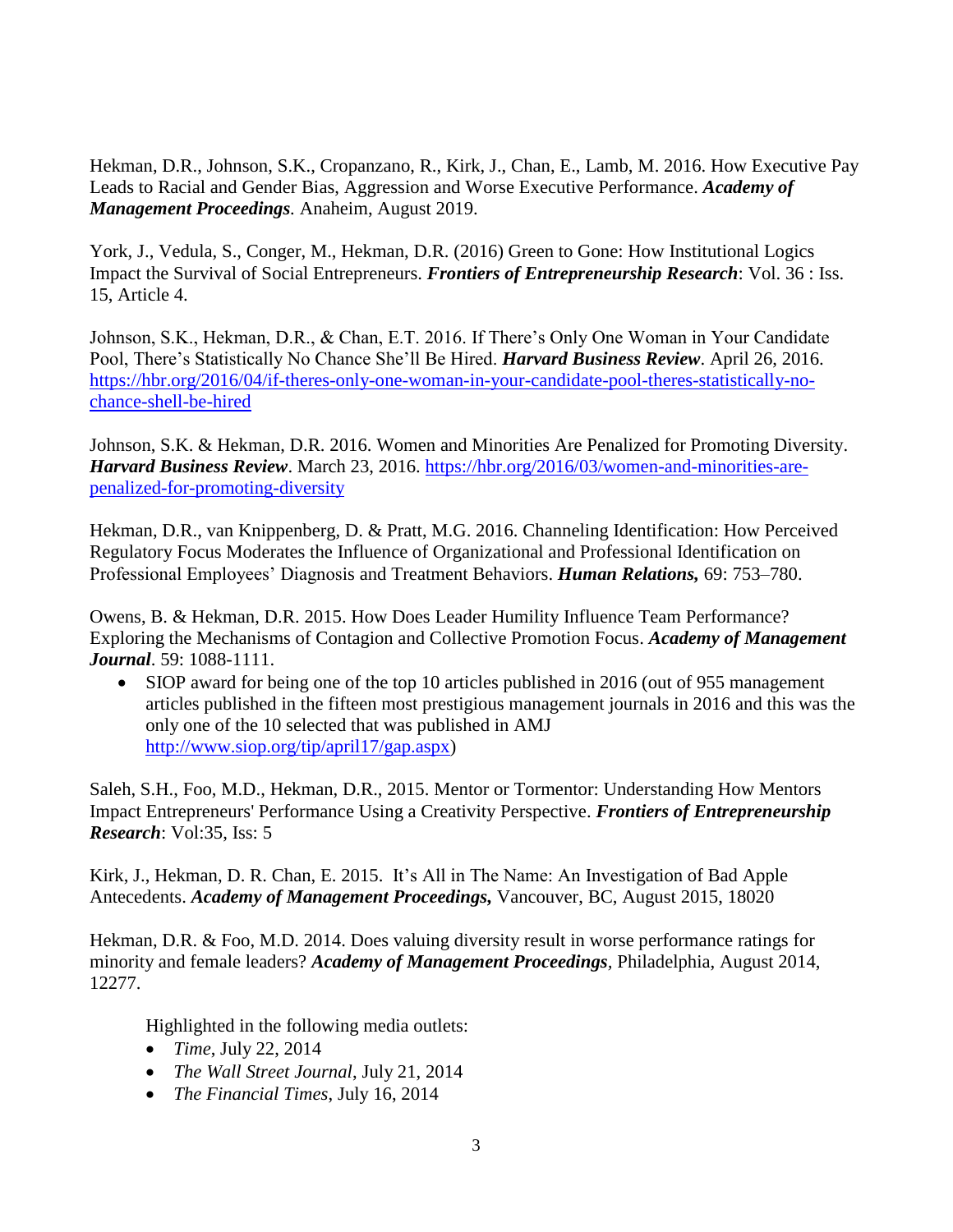Sun, S. Owens, B.P., Hekman, D.R. 2014. When Proactive Employees Meet Humble Leaders: Job Satisfaction, Innovation and Learning Behavior. *Academy of Management Proceedings,* Philadelphia, August 2014, 12213.

Schilpzand, P. Hekman, D.R., & Mitchell, T.R. 2014. An Inductively-Generated Typology and Process Model of Workplace Courage. *Organization Science*. 26: 52-77. \*Finalist for best Positive Organizational Scholarship article published in 2014 award.

Owens, B.P., Hekman, D.R. 2013. Humility in Teams: Collective Humility and Its Impact on Team Growth Climate and Performance. *Academy of Management Proceedings,* Orlando, August 2013, 14272.

Owens, B. & Hekman, D.R. 2012. Modeling How to Grow: An Inductive Examination of Humble Leader Behaviors, Outcomes, and Contingencies. *Academy of Management Journal*, 55: 787-818.

Highlighted in the following media outlets:

- *Forbes*, February 16, 2012
- *The Atlantic*, January 13, 2012

Johnson, M., Morgeson, F. & Hekman, D.R. 2012. Cognitive and Affective Identification: Developing a New Measure and Exploring the Links between Different Forms of Social Identification and Personality with Work Attitudes and Behavior*. Journal of Organizational Behavior*, 8: 1142-1167. \*Finalist for best article published in *JOB* in 2012 award.

Hekman, D.R., Aquino, K.A., Owens, B., Mitchell, T.R., Schilpzand, P. & Leavitt, K. 2010. An Examination of Whether and How Racial and Gender Biases Influence Customer Satisfaction. *Academy of Management Journal*, 53: 238 - 264.

\*AMJ Best Article Award, 2010

\*Saroj Parasuraman Award for the Outstanding Publication on Gender and Diversity in 2010

Highlighted in the following media outlets:

- *The Washington Post*, June 1, 2009
- *The Chicago Tribune*, June 2, 2009 and September 1, 2009
- *UWM News*, June 10, 2009
- *The NY Times*, June 23, 2009
- *The Boston Globe*, July 6, 2009
- *The Globe and Mail*, July 20, 2009

Hekman, D.R., Steensma, H.K., Bigley, G.A. & Hereford, J.F. 2009. Effects of Organizational and Professional Identification on the Relationship between Administrators' Social Influence and Professional Employees' Adoption of New Work Behavior. *Journal of Applied Psychology*. 94: 1325-1335

Hekman, D.R., Bigley, G.A., Steensma, H.K. & Hereford, J.F. 2009. Combined Effects of Organizational and Professional Identification on the Reciprocity Dynamic for Professional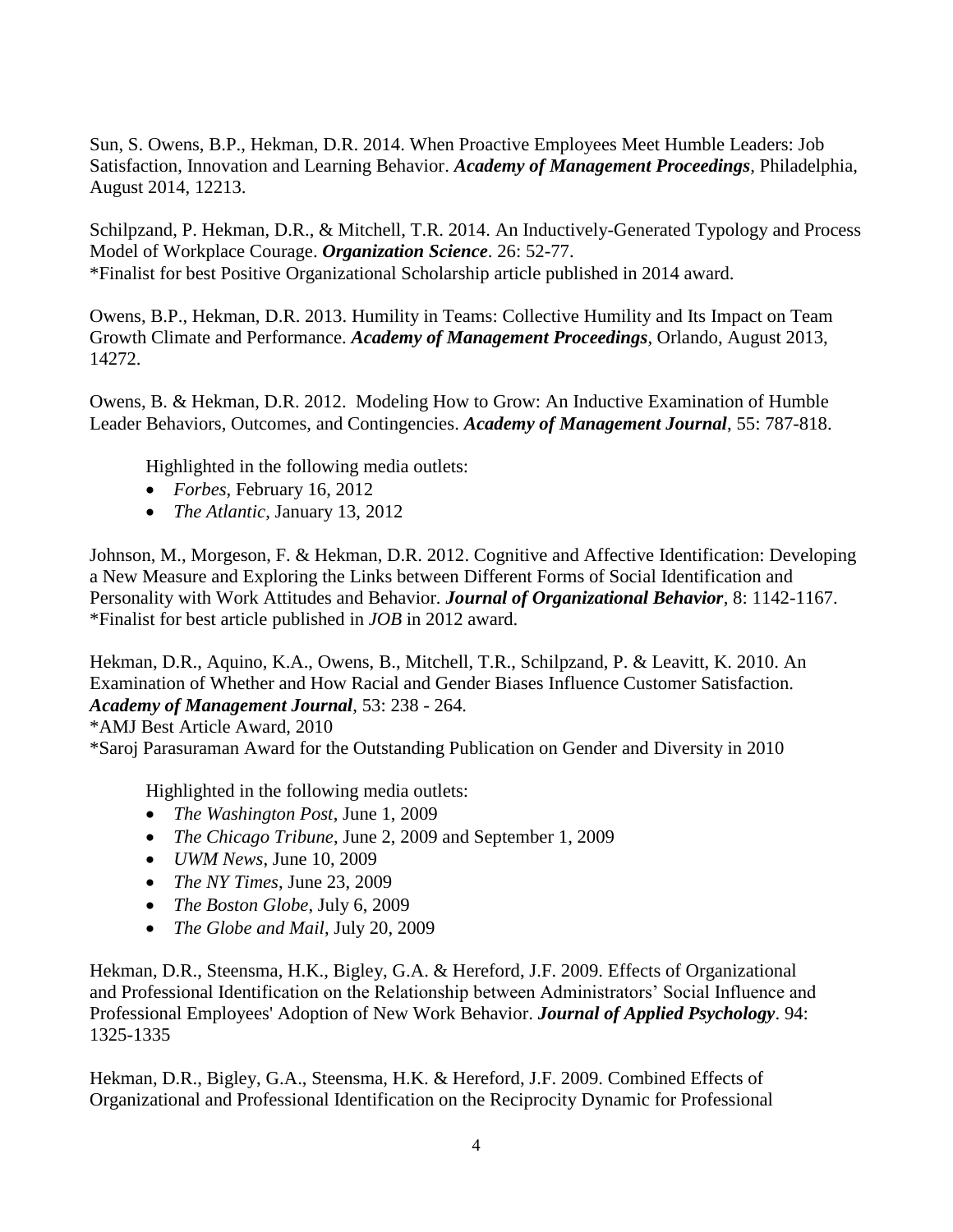Employees. *Academy of Management Journal*. 52: 506-526.

Felps, W., Mitchell, T.R., Hekman, D.R., Lee, T.M, Holtom, B. & Harman, W. 2009. Turnover Contagion: How Coworkers' Job Embeddedness and Coworkers' Job Search Behaviors Influence Quitting. *Academy of Management Journal*. 52: 545-561.

Reynolds, S.J., Schultz, F.C. & Hekman, D.R., 2006. Stakeholder Theory and Managerial Decision-making: Constraints and Implications of Balancing Stakeholder Interests, *Journal of Business Ethics***.** 64: 285-301.

## **CONFERENCE PRESENTATIONS**

Van Wagoner, P., Embry, E., Barnes, L., Rivin, L., Reed, R., Hekman D.R., Volpone, S.D., Johnson, S.J., 2019. Leveraging Diversity to Enhance Inclusion Efforts for Team Processes and Outcomes. The 79th Academy of Management Conference, Boston, 2019.

\_\_\_\_\_\_\_\_\_\_\_\_\_\_\_\_\_\_\_\_\_\_\_\_\_\_\_\_\_\_\_\_\_\_\_\_\_\_\_\_\_\_\_\_\_\_\_\_\_\_\_\_\_\_\_\_\_\_\_\_\_\_\_\_\_\_\_\_\_\_\_\_\_\_\_\_\_\_\_\_\_\_

Kluger, A., Pery, S., Hekman, D.R. Dyadic-Level Analyses in Organizational Behavior: The Utility of the Social Relations Model. The 79<sup>th</sup> Academy of Management Conference, Boston, 2019.

Chiu, C-Y., Chan, E., Hekman, D.R., How Does Expressing Humility Affect Female Leaders? Role of Supervisors' Gender. The 79<sup>th</sup> Academy of Management Conference, Boston, 2019.

Hekman, D.R. Host of "Acing the Job Talk - Tips from Experts and Recent Grads." Professional Development Workshop. The 78<sup>th</sup> Academy of Management Conference, Chicago, August, 2018.

Hekman, D.R. Panelist in a symposium titled, "Me, Myself, and I: Opportunities and Challenges in Multiple Identities Research." The 78<sup>th</sup> Academy of Management Conference, Chicago, August, 2018.

Hekman, D.R. Discussant in the paper session, "The Virtue of Humility in the Workplace: Antecedents, Benefits, and Boundary Conditions." The 78<sup>th</sup> Academy of Management Conference, Chicago, August, 2018.

Lambert, B. Van Wagoner, P. Johnson, S.J., Lacerenza C.N. & Hekman, D.R. How Female Leadership Inspires Advancement, Breaks Barriers, and Destroys Biases. The 78<sup>th</sup> Academy of Management Conference, Chicago, August, 2018.

Lambert, B. Van Wagoner, P. Johnson, S.J. & Hekman, D.R. Proof Versus Potential: Why Women Are Not Making it to The Top. The 77<sup>th</sup> Academy of Management Conference, Atlanta, GA, August, 2017.

Lambert, B. Van Wagoner, P. & Hekman, D.R. Inclusive Leader Behaviors: What are They and What Do They Do? The 77<sup>th</sup> Academy of Management Conference, Atlanta, GA, August, 2017.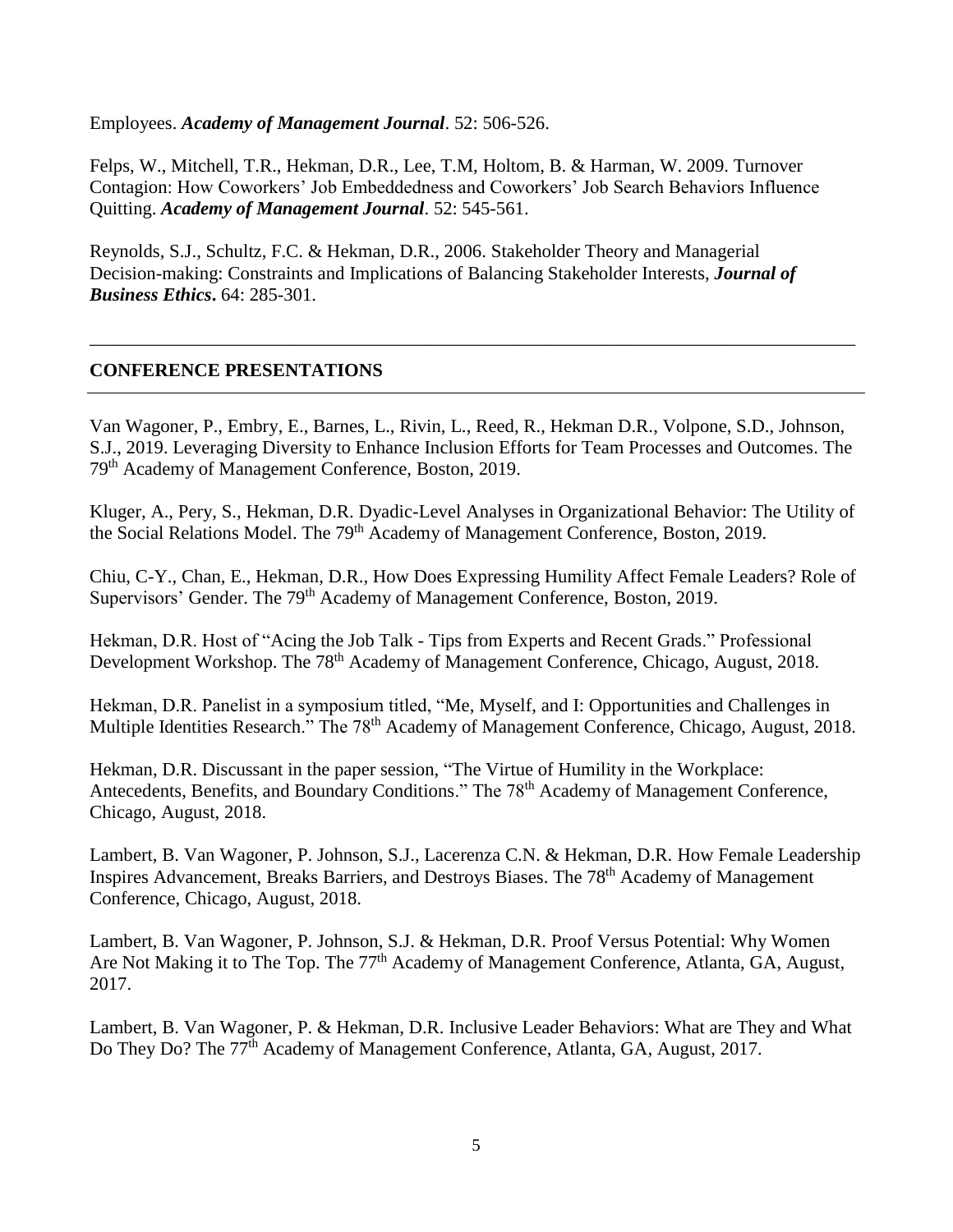Hekman, D.R. You Can Get Away with That but Can I? Intersectionality and Minority Self-Presentation Strategies. Discussant. The 77<sup>th</sup> Academy of Management Conference, Atlanta, GA, August, 2017.

Hekman, D.R. Johnson, S.J., Cropanzano, R., Kirk, J.F., Chan, E.T., Lamb, M.B. 2016. How Executive Pay Leads to Racial and Gender Bias, Aggression and Worse Executive Performance. The 76th Academy of Management Conference, Anaheim, CA, August 5-9, 2016.

York, J.G., Conger, M. Vedula, S. Hekman, D.R. Green to Gone? How Institutional Logics Impact the Survival of Social Entrepreneurs. Accepted for presentation at the Babson College Entrepreneurship Research Conference, Bode, Norway, June, 2016.

Chan, E., Hekman, D., & Foo, M. D. Leader confronting behavior and performance: Effects of topdown and ground-up leadership. The 9th Asia Academy of Management Conference, Hong Kong, June 22-24, 2015.

Kirk, J., Hekman, D., & Chan, E. It's all in the name: An investigation of bad apple antecedents. The 75th Academy of Management Conference, Vancouver, August 7-11, 2015.

York, J.G., Conger, M., Vedula, S. Hekman, D. 2015. Sustainable Hybrids? How Institutional Logics Impact the Survival of Hybrid Ventures. Alliance for Research on Corporate Sustainability Conference, Northwestern University, Chicago, Illinois. 2015.

Saleh, S.H., Foo, M.D., Hekman, D.R. Mentor or Tormentor: How Mentors Impact Entrepreneurs' Creative Performance. Presented at SEE Conference, Denver, CO, April, 2015.

Saleh, S.H., Foo, M.D., Hekman, D.R. Mentor or Tormentor: How Mentors Impact Entrepreneurs' Creative Performance. Accepted for presentation at the Babson College Entrepreneurship Research Conference, Wellesley, MA, June, 2015.

Saleh, S, Hekman, D.R., Foo, M.D., Chan, E. Triggering Group Creativity: The Counterintuitive Benefits of Workload Pressure. Society of Industrial and Organizational Psychology 30th Annual Conference, Philadelphia, PA. April, 2015.

Van Gils, A., Chan, E. Foo, M.D., Bammens, Y., Hekman, D. Innovation in Family Small and Medium Sized Enterprises: The Impact of Emotions and Emotion Regulation. Theories of the Family Enterprise Conference. University of Alberta School of Business, Edmonton, Alberta, Canada, May 21-23, 2014.

York, J., Conger, M., Hekman, D.R., Vedula, S. Towards a theory of sociocultural munificence: How norms impact the survival of social entrepreneurs. Annual Meeting of the Academy of Management, Philadelphia. August 2014.

Hekman, D.R., Yang, W., & Foo, M.D. Does valuing diversity result in worse performance ratings for minority and female leaders? Annual Meeting of the Academy of Management, Philadelphia. August 2014.

\*Included in the Best Papers Proceedings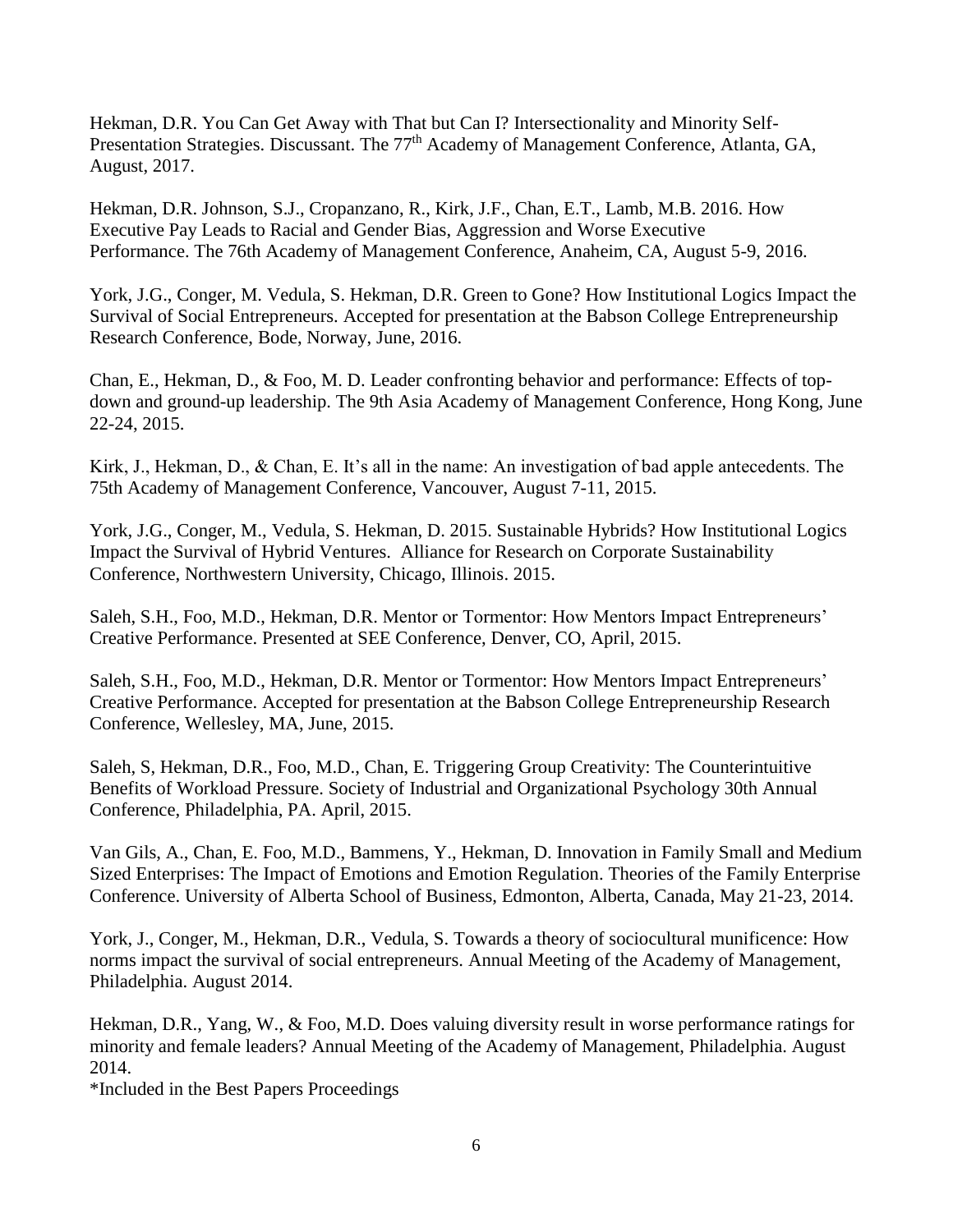Sun, S, Owens, B.P., Hekman, D.R. When Proactive Employees Meet Humble Leaders: Job Satisfaction, Innovation and Learning Behavior. Annual Meeting of the Academy of Management, Philadelphia. August 2014. \*Included in the Best Papers Proceedings

Yang, W. Hekman, D.R. Foo, M.D. The Gender Differences in Overconfidence and Their Impacts on the Evaluation of Entrepreneurs as Leaders: A Mediated Moderation Model. Babson College Entrepreneurship Research Conference, London, ON. June, 2014.

Owens, B. & Hekman, D.R. How does leadership affect team performance? A tracer study of leadership behaviors influencing team performance via contagion and climate. Annual Meeting of the Society for Industrial & Organizational Psychology, Honolulu. May 2014.

York, G.J., Conger, M., Vedula, S., Hekman, D., Towards a theory of socio-cultural munificence: Regional norms and social entrepreneurship perseverance. Presented at 9<sup>th</sup> annual NYU Stern Conference on Social Entrepreneurship. New York, NY, November 2013.

Owens, B. & Hekman, D.R. Humility in Teams: Collective Humility and Its Impact on Team Growth Climate and Performance. Annual Meeting of the Academy of Management, Orlando. August 2013. \*Included in the Best Papers Proceedings

Bigley, G.A., Steensma, H.K, & Hekman, D.R. Social context effects on employee organizational identification. Annual Meeting of the Academy of Management, Boston. August 2012.

Hekman, D.R., Owens, B.P., Mitchell, T.R., Holtom, B.C., Lee, T., & Hinkin, T. How workforce immobility and external exposure jointly influence organizational performance. Annual Meeting of the Academy of Management, Boston. August 2012.

Hekman, D.R. Biology of Business: Why Some Organizations Die and Others Survive. Annual Meeting of the Academy of Management, San Antonio. August 2011.

Owens, B. & Hekman, D.R. Leader Humility in Action. Annual Meeting of the Academy of Management, Montreal. August 2010.

Hekman, D.R. Interaction of Collective Identity and Social Identification on Professional Employee Performance. Annual Meeting of the Academy of Management, Philadelphia, PA. August 2007.

Hekman, D.R. & Aquino, K.A., An Examination of Race and Sex-based Biases in Professional Employee Performance Evaluations. Annual Meeting of the Academy of Management, Philadelphia, PA. August 2007.

Felps, W., Mitchell, T.R., Hekman, D.R., Lee, T.M, Owens, B., Holtom, B. & Harman, W., When Staying Depends on Others: Collective Job Embeddedness as a Predictor of Employee Turnover. Annual Meeting of the Academy of Management, Philadelphia, PA. August 2007.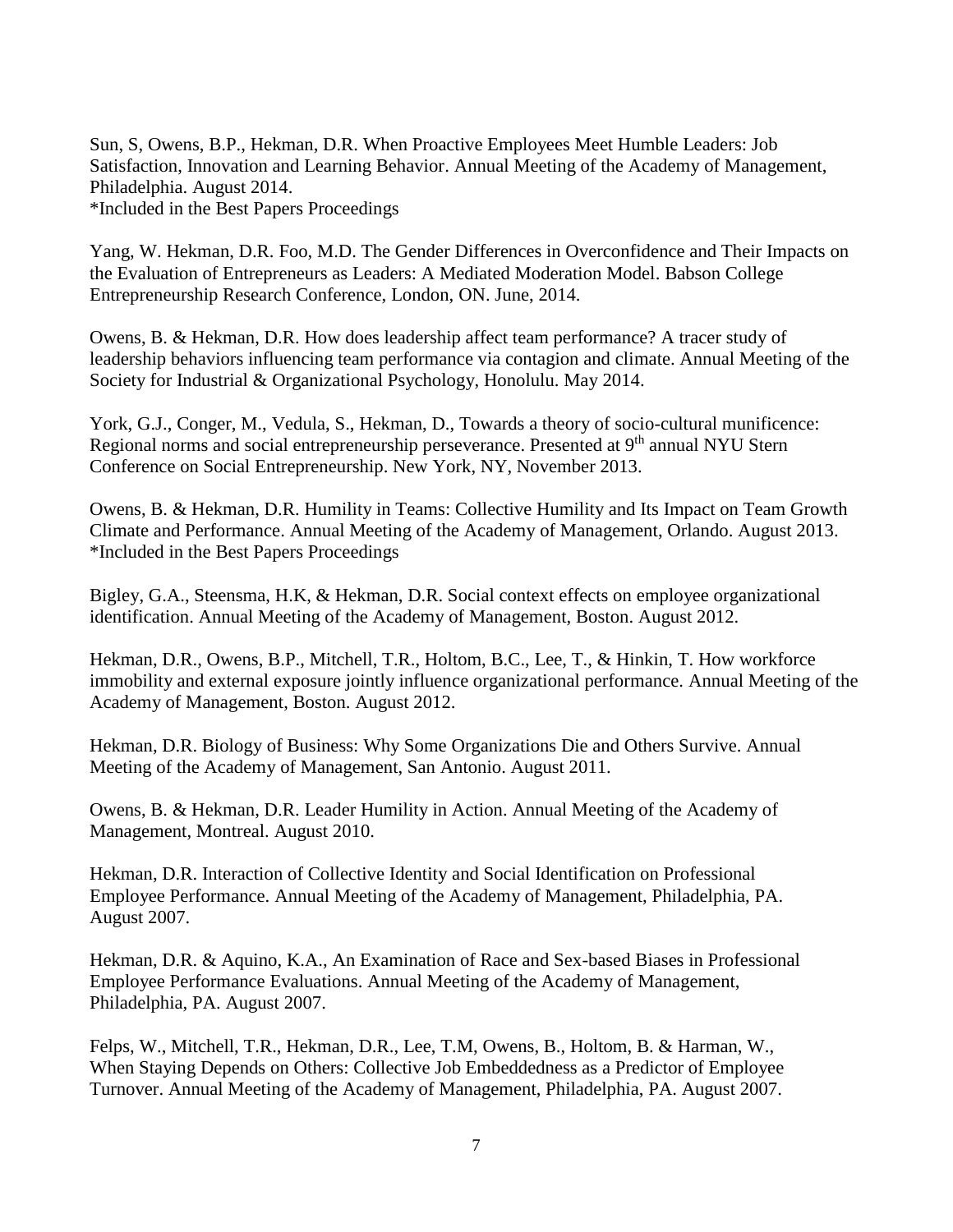Hekman, D.R. New Conceptualizations and Measures of Collective Identity and Identification. Annual Meeting of the Academy of Management, Atlanta, GA. August 2006.

Hekman, D.R., Steensma, H.K. & Bigley, G.A. Effects of Social Identity Conflict on Ambivalence Regarding and Adoption of New Role Behavior. Annual Meeting of the Academy of Management, Atlanta, GA. August 2006.

Hekman, D.R., Bigley, G.A., Steensma, H.K. & Hereford, J.F., How Social Identification Influences Professional Employees' Performance: An Exchange Perspective. Annual Meeting of the Academy of Management, Honolulu, HI. August 2005.

Hekman, D.R., Steensma, H.K., Bigley, G.A. & Hereford, J.F., How You Act Affects How You Think and Feel: Behavioral Antecedents of Organizational Identification. Annual Meeting of the Academy of Management, Honolulu, HI. August 2005.

Hekman, D.R., Steensma, H.K., Bigley, G.A. & Hereford, J.F., The Effects of Professional and Organizational Identification on Employee Acceptance of a Strategic Initiative. Annual Meeting of the Academy of Management, New Orleans, LA. August 2004.

\_\_\_\_\_\_\_\_\_\_\_\_\_\_\_\_\_\_\_\_\_\_\_\_\_\_\_\_\_\_\_\_\_\_\_\_\_\_\_\_\_\_\_\_\_\_\_\_\_\_\_\_\_\_\_\_\_\_\_\_\_\_\_\_\_\_\_\_\_\_\_\_\_\_\_\_\_\_\_\_\_\_

# **TEACHING EXPERIENCE**

## **University of Colorado at Boulder (6-point scale)**

BCOR 2202 Fall 2019 Principles of Organizational Behavior 5.8 rating BCOR 2202 Fall 2019 Principles of Organizational Behavior 5.8 rating BUSM 2011 Fall 2019 Principles of Management 5.4 rating BUSM 2011 Fall 2019 Principles of Management 5.5 rating BCOR 2202 Fall 2018 Principles of Organizational Behavior 5.6 rating BCOR 2202 Fall 2018 Principles of Organizational Behavior 5.5 rating BCOR 2202 Fall 2018 Principles of Organizational Behavior 5.7 rating BCOR 2202 Fall 2018 Principles of Organizational Behavior 5.3 rating BCOR 2202 Fall 2018 Principles of Organizational Behavior 5.7 rating ORMG 7310 Fall 2018 OB PhD Seminar 6.0 rating BCOR 2001 Fall 2017 Principles of Marketing and Management 5.6 rating BCOR 2001 Fall 2017 Principles of Marketing and Management 5.6 rating BCOR 2001 Fall 2017 Principles of Marketing and Management 5.4 rating BCOR 2001 Fall 2017 Principles of Marketing and Management 5.6 rating MGMT 1000 Fall 2016 Dean's Leadership Forum (Joint Ikenberry/Hekman rating) 5.7 rating ORMG 7310 Fall 2016 OB PhD Seminar 6.0 rating BCOR 2001 Fall 2016 Principles of Marketing and Management 5.8 rating BCOR 2001 Fall 2016 Principles of Marketing and Management 5.7 rating BCOR 2001 Fall 2016 Principles of Marketing and Management 5.8 rating BCOR 2001 Fall 2016 Principles of Marketing and Management 5.7 rating BCOR 2001 Fall 2015 Principles of Marketing and Management 5.6 rating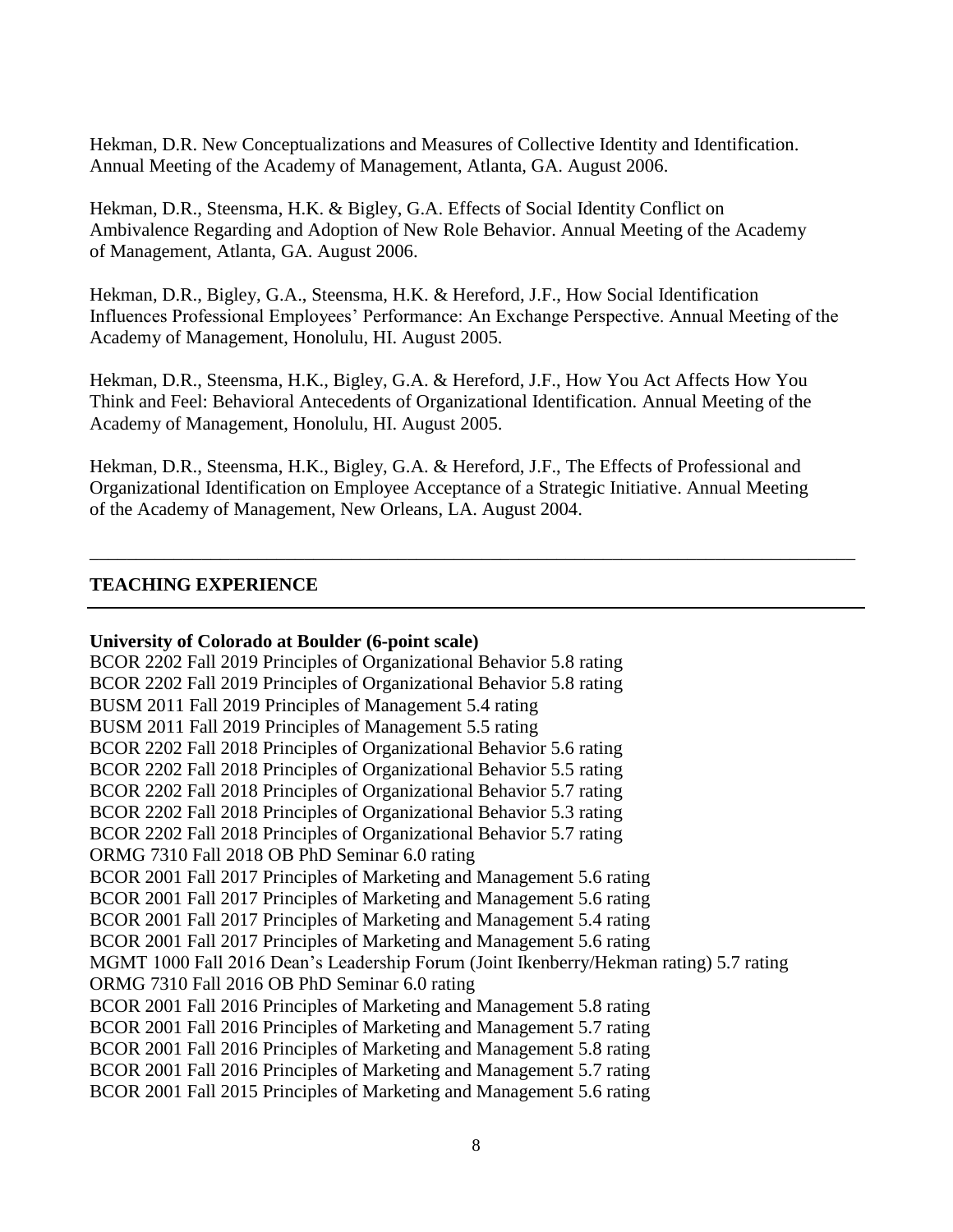BCOR 2001 Fall 2015 Principles of Marketing and Management 5.8 rating BCOR 2001 Fall 2015 Principles of Marketing and Management 5.6 rating BCOR 2001 Fall 2015 Principles of Marketing and Management 5.7 rating BCOR 2001 Fall 2015 Principles of Marketing and Management 5.8 rating BCOR 2001 Fall 2015 Principles of Marketing and Management 5.6 rating MGMT 1000 Fall 2015 Dean's Leadership Forum 5.8 rating ORMG 7310 Fall 2014 OB PhD Seminar 6.0 rating MGMT 4850 Fall 2014 Management Capstone 5.6 rating MGMT 4850 Fall 2014 Management Capstone 5.8 rating MGMT 4850 Fall 2013 Management Capstone 6.0 rating MGMT 3030 Fall 2013 Critical Leadership Skills 5.9 rating MGMT 3030 Fall 2013 Critical Leadership Skills 6.0 rating MGMT 4850 Fall 2012 Management Capstone 6.0 rating MGMT 4850 Fall 2012 Management Capstone 6.0 rating ORMG 7310 Fall 2012 OB PhD Seminar 6.0 rating

#### **University of Wisconsin—Milwaukee (5-point scale)**

Bus Adm 600 Spring 2012 Bachelors Management Capstone 5.0 rating Bus Adm 600 Spring 2012 Bachelors Management Capstone 5.0 rating Bus Adm 600 Spring 2012 Bachelors Management Capstone 5.0 rating Bus Adm 720 Fall 2011 MBA Health Care Strategy 5.0 rating Bus Adm 600 Spring 2011 Bachelors Management Capstone 5.0 rating Bus Adm 600 Spring 2011 Bachelors Management Capstone 4.9 rating Bus Adm 757 Spring 2011 MBA Health Care Operations Management 4.9 rating Bus Mgmt 755 Fall 2010 MBA Organizational Behavior for Health Care Managers 5.0 rating Bus Adm 720 Spring 2010 MBA Health Care Strategy 4.8 rating Bus Adm 600 Fall 2009 Bachelors Management Capstone 5.0 rating Bus Adm 600 Fall 2009 Bachelors Management Capstone 5.0 rating Bus Adm 600 Fall 2009 Bachelors Management Capstone 5.0 rating Bus Adm 550 Spring 2009 Bachelors Management Capstone 5.0 rating Bus Adm 757 Spring 2009 MBA Health Care Operations Management 5.0 rating Bus Adm 550 Fall 2008 Bachelors Management Capstone 5.0 rating Bus Adm 550 Fall 2008 Bachelors Management Capstone 4.9 rating

#### **University of Washington (5-point scale)**

Mgmt 320 Fall 2003 Business Ethics 4.8 rating Mgmt 320 Spring 2002 Business Ethics 4.2 rating Mgmt 612 Global Executive MBA Capstone Course, Teaching Assistant Mgmt 489 MBA Core Strategy, Teaching Assistant, Mgmt 520 MBA International Strategic Management Elective, Teaching Assistant

#### **SERVICE**

\_\_\_\_\_\_\_\_\_\_\_\_\_\_\_\_\_\_\_\_\_\_\_\_\_\_\_\_\_\_\_\_\_\_\_\_\_\_\_\_\_\_\_\_\_\_\_\_\_\_\_\_\_\_\_\_\_\_\_\_\_\_\_\_\_\_\_\_\_\_\_\_\_\_\_\_\_\_\_\_\_\_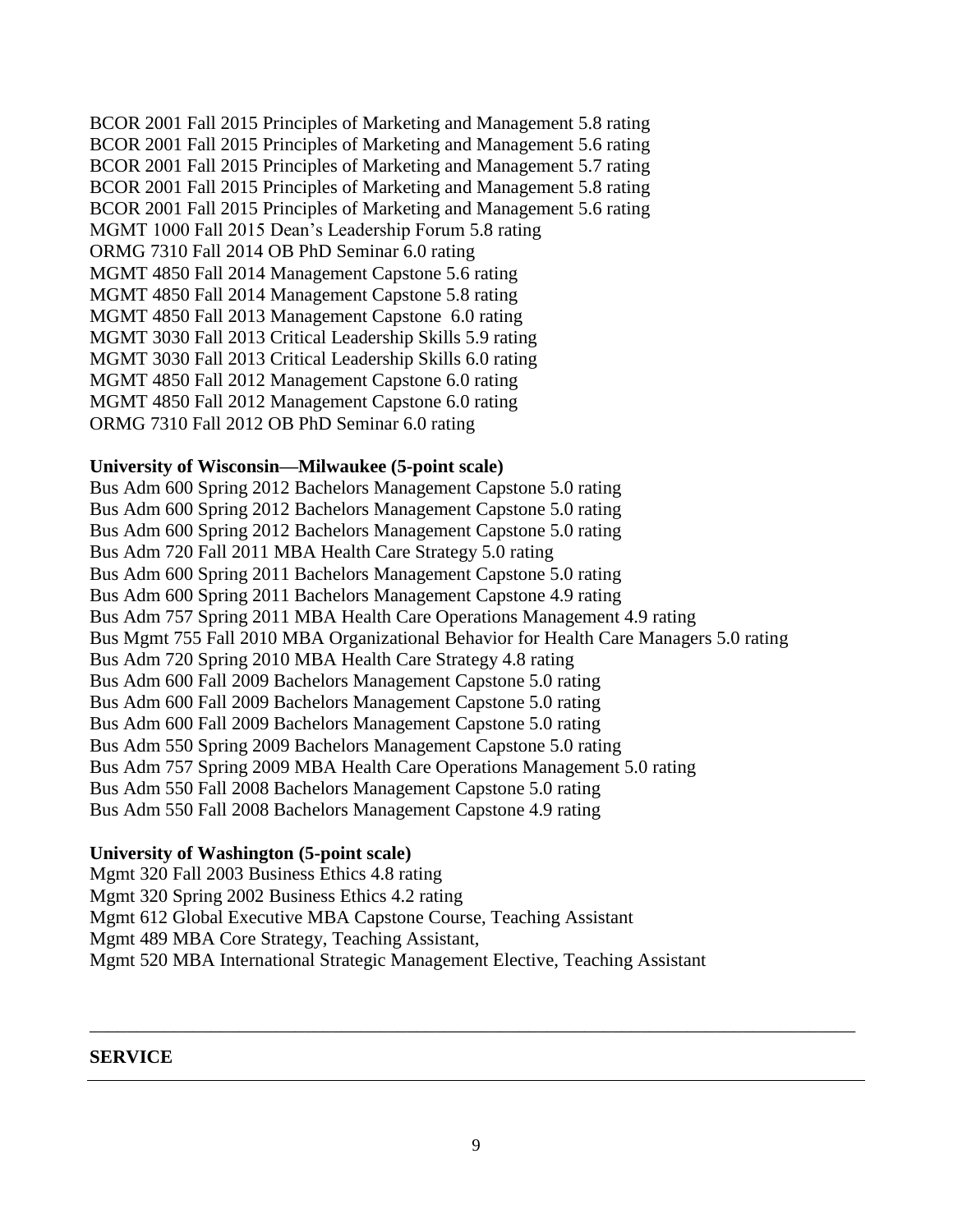Supervised Ph.D. Students

- Lana Scroggins (Oklahoma State University), Dissertation committee member
- Vic Marsh (CU Boulder) Dissertation committee chair
- Elsa Chan (CU Boulder) 2/2014, Dissertation committee chair, graduated May 2017, Elsa is now an assistant professor at City University in Hong Kong (UT Dallas rank #26)
- Jessica Kirk, Dissertation committee co-chair, graduated May 2019. Jessica is now an assistant professor at University of Memphis.
- Jennifer Dinger (CU Boulder) 4/2013, Dissertation committee chair, Jenni is now an assistant professor at Suffolk University in Boston, MA.
- Sid Saleh (CU Boulder) 4/2013, Dissertation committee co-chair, Sid is now at Colorado School of Mines
- Michael Conger (CU Boulder) 4/2013, Dissertation committee member, Michael is now an assistant professor at Miami University (Ohio).
- Rebecca Wyland (UW-Milwaukee) 2/2010, Dissertation committee member, Rebecca earned a tenure-track faculty position at UW-LaCrosse
- Barjinder Singh (UW-Milwaukee), 2/2012, Dissertation committee member, Barjinder earned a tenure-track position at UHouston).

Supervised funded undergraduate research assistantships (many of these students were paid from money that was donated to CU Leeds from my honoraria):

Alex Martinez 8/2018 Corrin Barker 9/2017 Fabiola Palomar 9/2017 Joon Baang 9/2017 Dillon Hayutin 1/2017 Daniela Vargas 9/2016 Alexandria Espinoza-Garcia 9/2016-12/2016 (\$1500) Zhao Chen 9/2016-12/2016 (\$1500) Khushali Dave 9/2016-12/2016 (\$1500) Andrew Gomez 9/2016-12/2016 (\$1500) Alysse Kimura 9/2016-12/2016 (\$1500) Adrian Parker 9/2016-12/2016 (\$1500) Tessa Ortiz 9/2016-12/2016 (\$1500) Will Linkenheil 6/2016-9/2016 (\$800) Kate DesCombes 1/2016-5/2016 (\$800) Meredith Maney 8/2015-5/2016 (\$2300) Mark Yabut 1/2015-5/2015 (\$400) Mark Lamb 8/2013-5/2015 (\$2200) CJ Manning 8/2014-12/2015 (\$2300) Connor Bonerb 8/2013-5/2014 (\$800) Daniel Pittenger 8/2014 (\$800) Nathan Te 9/2014 (\$1500)

# PURC Service

Member of Birdie Reznicek primary unit for reappointment 8/2019 Member of Kim Campbell re-appointment case 8/2018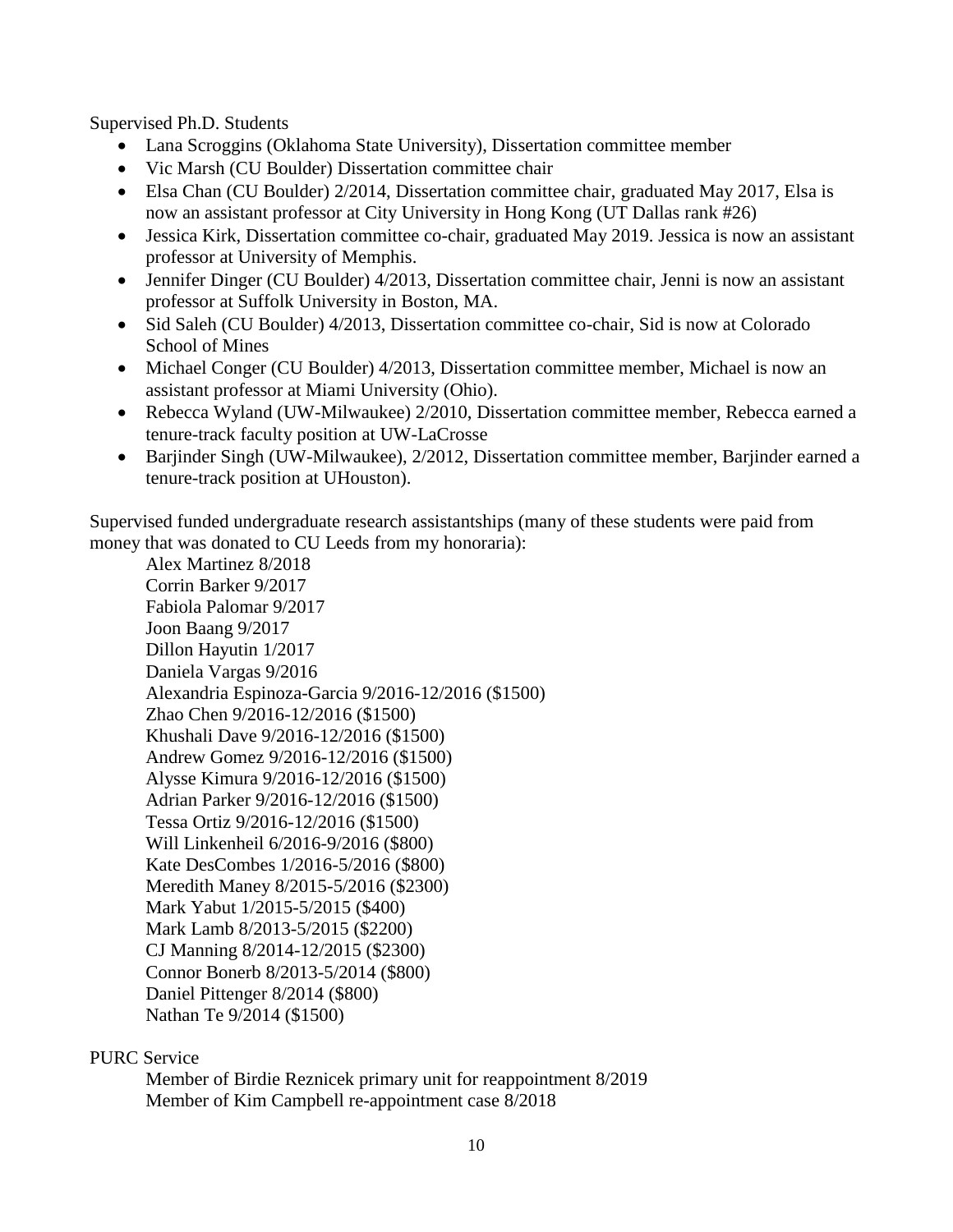Chair of Antonio Papuzza re-appointment and promotion to Senior Instructor case 8/2018 Member of Doug Bennett's re-appointment case 8/2017 Chair of Liz Stapp's re-appointment case 8/2017 Member of Don Oest's re-appointment case 8/2017 Member of Dave Payne's re-appointment case 8/2017 Member of Stefanie Johnson's tenure case 8/2016 Member of Stefanie Johnson's re-appointment case 8/2016 Member of Tracy Jenning's re-appointment case 8/2016 Chair of Catherine Milburn's re-appointment case 8/2016 Chair of Rick Reed's re-appointment case 8/2016 Chair of Lorna Christoff's re-appointment case 8/2016 Member of Don Oest's re-appointment case 8/2016 Member of Birdie Resnick's re-appointment case 8/2016 Member of Lawrence Williams' tenure case 8/2015 Chair of Lauren Ramsay's promotion to Senior Instructor 5/2015 Member of Keith Stockton Instructor re-appointment 10/2014 Member of Kishen Iyengar Instructor re-appointment 10/2013 Member of Kishen Iyengar promotion to Senior Instructor 10/2013

#### Other Committees

- Member of CU Intercollegiate Athletic Committee, 2018-2020
- Elected as At-Large Boulder Faculty Assembly Representative, 2018-2020
- Saroj Parsuraman Diversity Award Committee Member 2017, 2018
- Member of the search committee for the new President's Leadership Class Director
- University of Colorado Faculty Leadership Institute 2017-2018
- Leeds Business Insights Committee Fall 2017
- Building Committee Fall 2017
- Leeds Executive Committee Fall 2017
- DCPC member and OLIA representative, Fall 2017
- University of Colorado MS in Organizational Leadership committee, Spring 2017
- University of Colorado Provost's Communication Committee, Fall 2016-Spring 2017
- Elected to the Leeds Executive Committee 11/2016
- Search committee chair for Leadership Assistant Professor job position 8/2016
- Leeds School of Business Building Advisory Committee Member 3/2014 12/2014
- Leeds Management and Entrepreneurship division's top-tier journal selection committee March 2013.
- Served on the UW-Milwaukee MBA program committee, 2010-2011.
- Ph.D. Student Teaching Award Committee Chair, Spring 2015
- Ph.D. Student Teaching Award Committee Chair, Summer 2015
- Project Facilitator on the University of Washington's President's "Leadership, Community, and Values Initiative." The purpose of this project was to alter the culture of the University of Washington, help academic leaders become better leaders, discover the organization's values, and create a sense of community between faculty and staff. I compiled a portfolio of best practices for improving academic leadership and enhancing relations between faculty and staff by talking with the Vice Provosts for Academic Affairs at each of the University of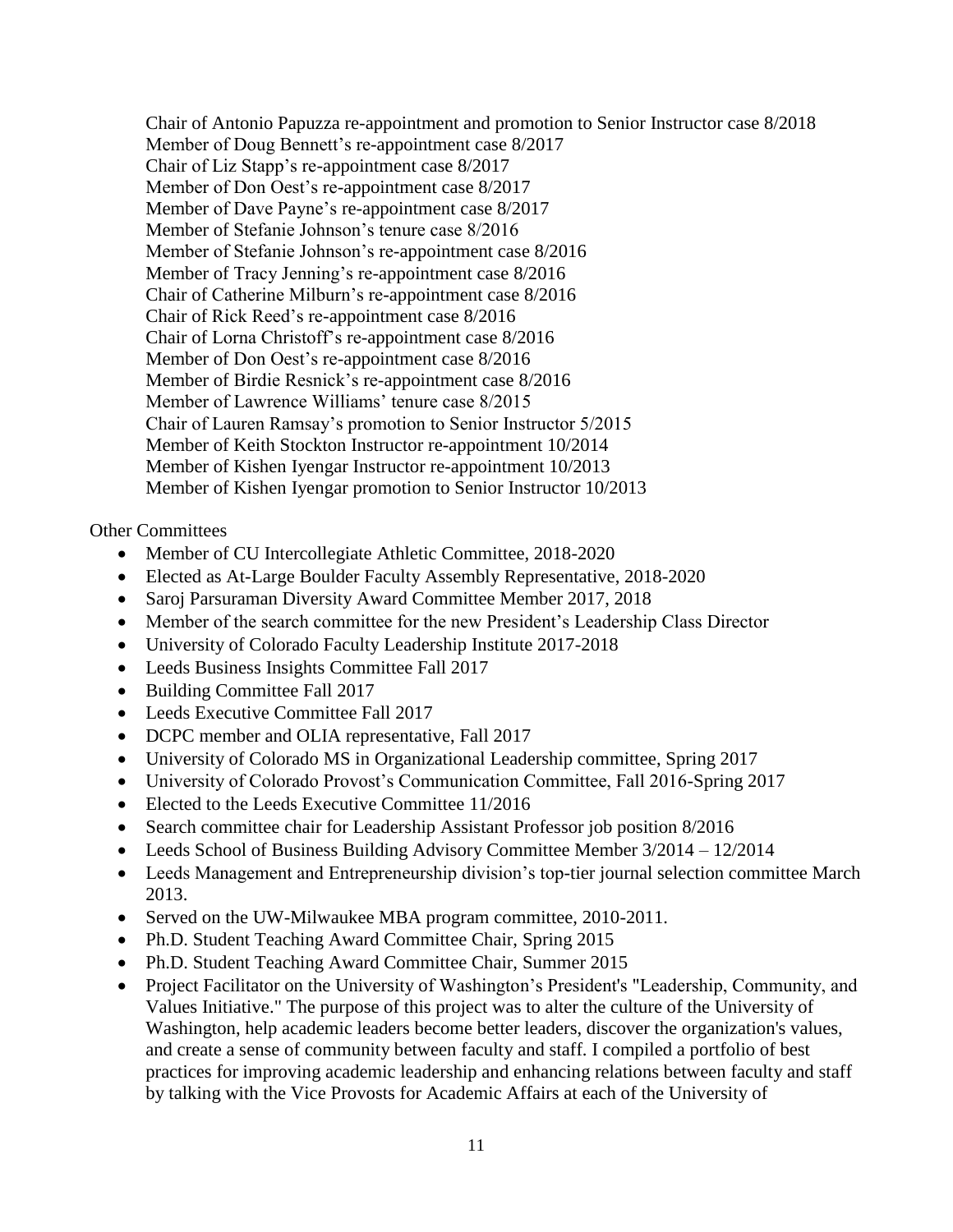Washington's 26 peer institutions [\(http://www.washington.edu/news/2006/05/25/leadership](http://www.washington.edu/news/2006/05/25/leadership-community-values-initiative-moves-into-action-phase/)[community-values-initiative-moves-into-action-phase/\)](http://www.washington.edu/news/2006/05/25/leadership-community-values-initiative-moves-into-action-phase/)

Speaking

- Invited presentation University of Colorado Chancellor's Executive Committee, Uncovering Unconscious Bias, 10/2016
- Invited speaker at the Loyal Donor & Heritage Society Member Dinner (audience was 600 top CU donor) at the Chancellor's residence 6/2016
- Co-taught "Dean's Leadership Forum" with Leeds Business School Dean Fall 2014 Fall 2016
- Invited presentation CEB Global (over 100 Fortune 500 HR directors), 10/2016
- Invited presentation Cooley Law LLC executives and HR leaders, Uncovering Unconscious Bias, 10/2016
- Invited keynote presentation at Zayo Group "Inclusion and Innovation Summit 1.0" 5/20/15
- Invited panelist for KPMG Return on Inclusion Summit 7/23/15
- Presenter and organizer of an All-Academy professional development workshop at the flagship management conference (AOM) titled, "Employees as the forgotten internal stakeholders of organizations." Fellow speakers are Steven Blader (NYU), Freek Vermeulen (LBS), and Jeff York (CU). Orlando. August 2013.
- Invited speaker for the professional development workshop at the flagship management conference (AOM) titled, "The productivity process: research tips and strategies from prolific junior faculty." Annual Meeting of the Academy of Management, Philadelphia. August 2012, August 2013, August 2014.
- Represented Leeds School of Business on a panel for a Rocky Mountain PBS screening of the Emmy-nominated documentary titled, "As Goes Janesville." Other panelists were Bill Dowling (Director of Employment and Training at the Colorado Department of Labor) and Crisanta Duran (Colorado State Representative, District 5). October 2012.

Institution-building

- Obtained funding for the first Creative Leadership Incubator Ph.D. student summer fellowship award (\$3,000) from the Templeton Foundation and Brigham Young University.
- Co-founded the Creative Leadership Incubator with Prof. Maw Der Foo. We meet weekly with CU Ph.D. students, visiting graduate students as well as undergraduates, and meet bi-annually with the Center for Creative Leadership (ranked #6 in the world for executive education) to discuss research projects we are leading and that are based on their database of over 80,000 leaders.
- Raised over \$70,000 for the Leeds School of Business from donated speaking honoraria

# Undergraduate Mentoring

Jesse Rivera, Fall 2019 Dawson Kuhl, Fall 2019 Alex Martinez, Fall 2018 Nicholas Hudson, Fall 2018 Daniela Vargas, Fall 2017 Eric de Jesus, Fall 2017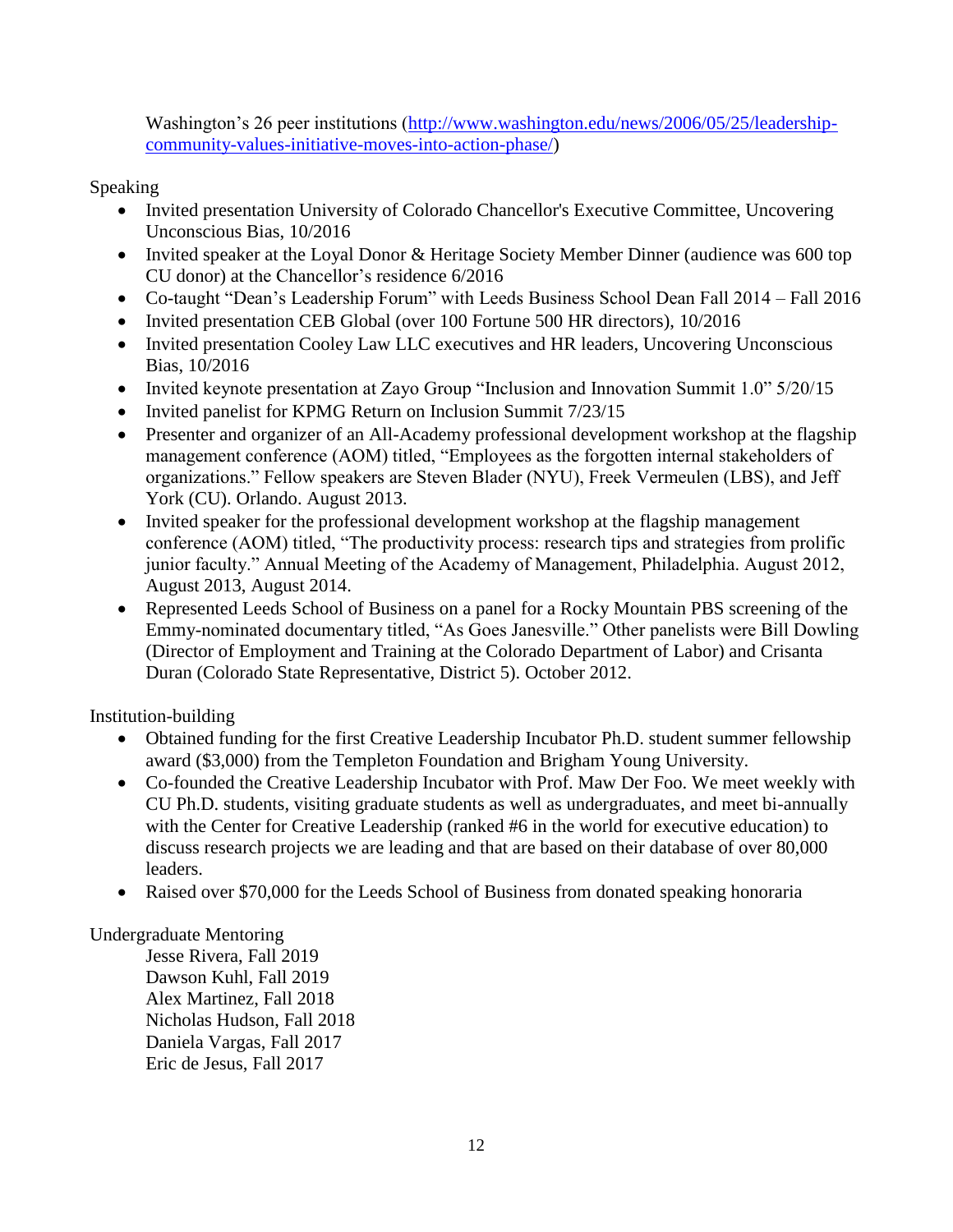#### **OTHER HONORS**

Invited Presentation Fuqua School of Business, Duke University, Spring 2018 Invited Presentation RMB Capital, Uncovering Unconscious Bias, Chicago, Fall 2017 Invited Presentation USAF National Security Scholars Conference, Wash, DC, Fall 2017 Invited Presentation NYC Leeds Business Insights, Rockefeller Center, Fall 2017 Invited Presentation CIFAR Kansas City (with Nobel Laureate George Akerlof), Summer 2017 Invited Presentation CU System Summit on Diversity, Spring 2017 Invited Presentation Women's Foundation of Colorado STEM Coalition, U of Denver, Fall 2017 Invited Presentation Leeds Webinar, Spring 2017 Invited Presentation University of Minnesota Carlson School of Business, Spring 2017 Invited Presentation Carnegie Mellon Tepper School of Business, Spring 2017 Invited Presentation Oklahoma State University Spears School of Business, Spring 2017 Invited presentation WILD Summit, Women Amplifying Women, Spring 2017 Invited presentation Spectra Logic, Uncovering Unconscious Bias, Spring 2017 Invited presentation Zayo (Leeds Power Breakfast), Uncovering Unconscious Bias, Spring 2017 Invited presentation Medtronic, Uncovering Unconscious Bias, Spring 2017 Invited presentation Philips 66, Uncovering Unconscious Bias, July 2016 Invited presentation CitiGroup, Uncovering Unconscious Bias, July 2016 Invited presentation Wharton, New Directions in Leadership Conference, June 2016 Invited presentation Ariel Investments, Uncovering Unconscious Bias, May 2016 Invited presentation Boulder Think Tank, Uncovering Unconscious Bias, May 2016 Invited presentation The White House, Briefing on Diversity in the Corporate Sector, April 2016 Invited presentation WILD Summit, Uncovering Unconscious Bias, April, 2016 Invited presentation Denver Chamber Roundtable, Uncovering Unconscious Bias, April, 2016 Invited presentation Zayo Group, Uncovering Unconscious Bias, April, 2015 Invited presentation McIntire School of Commerce, University of Virginia, November 2011 Invited presentation Lundquist School of Business, University of Oregon, November 2011 Invited presentation Smith School of Business, University of Maryland, November 2011 Invited presentation Harvard Business School, November 2011 Invited presentation Mays School of Business, Texas A&M, August 2011 Invited presentation Shidler College of Business, University of Hawaii, October 2011 Invited presentation Tippie School of Business, University of Iowa, September 2011 Invited presentation Sauder School of Business, University of British Columbia, September, 2010 Invited presentation Kenan-Flager School of Business, University of North Carolina, November 2009 UW nominee to the Academy of Management Strategy doctoral student consortium, 2007 UW nominee to the Academy of Management OT doctoral student consortium, 2006 Foster Endowed Fellowship dissertation funding, 2006 and 2007 George W. Tyler Scholarship for conducting outstanding research, 2005 Edna Benson Fellowship for advancing to candidacy, 2005 Management and Organization list of outstanding instructors, 2003 University of Washington Graduate School Award for Excellence and Innovation, 2002 Selected as master teacher (2006), and in that position, created web and paper resources to improve quality of instruction of "Business, Government, and Society."

\_\_\_\_\_\_\_\_\_\_\_\_\_\_\_\_\_\_\_\_\_\_\_\_\_\_\_\_\_\_\_\_\_\_\_\_\_\_\_\_\_\_\_\_\_\_\_\_\_\_\_\_\_\_\_\_\_\_\_\_\_\_\_\_\_\_\_\_\_\_\_\_\_\_\_\_\_\_\_\_\_\_